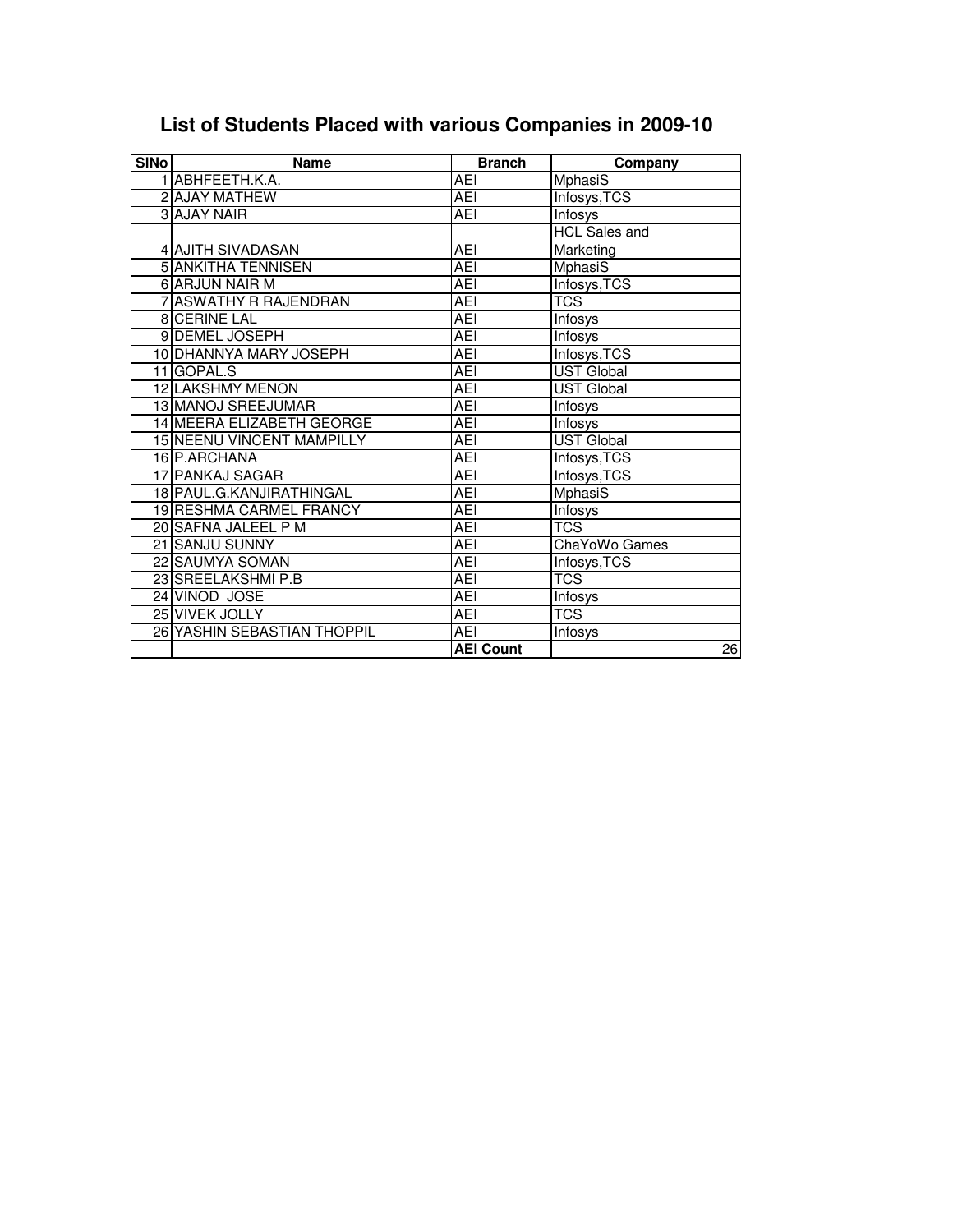| <b>SINo</b> | Name                        | <b>Branch</b> | Company                                 |
|-------------|-----------------------------|---------------|-----------------------------------------|
|             | 1 AJITH KUMAR V.            | CSE           | Infosys, TCS                            |
|             | 2 ALAN KOSHY JOHN           | CSE           | Infosys, Arbitron                       |
|             | <b>3 ALEENA PETTAH</b>      | <b>CSE</b>    | Infosys, TCS                            |
|             | 4 ALEXANDER MAMMEN          | CSE           | Infosys                                 |
|             | 5 ALWYN ABY KURIAKOSE       | <b>CSE</b>    | <b>TCS</b>                              |
|             | 6 AMRITHA RAJ D.            | <b>CSE</b>    | Infosys, TCS                            |
|             | 7 AMRITHA SAMPATH           | CSE           | <b>UST Global</b>                       |
|             | 8 ANAND N. MENON            | CSE           | Infosys, TCS                            |
|             | 9 ANAS P.S.                 | CSE           | <b>NESTNobel softwares</b>              |
|             | 10 ANJITHA S.               | <b>CSE</b>    | MphasiS                                 |
|             | 11 ANJU MOHAN               | <b>CSE</b>    | Infosys, TCS                            |
|             | 12 ANNA SHIBU               | CSE           | <b>UST Global</b>                       |
|             | <b>13 ANUMOL ISSAC</b>      | CSE           | Infosys                                 |
|             | 14 ANUPA VISWANATH          | <b>CSE</b>    | Infosys, TCS                            |
|             | 15 APARNA SAGAR             | <b>CSE</b>    | Infosys, TCS                            |
|             | 16 APARNA SASI              | <b>CSE</b>    | <b>TCS(ITES)</b>                        |
|             | 17 ARJUN DILIP              | CSE           | <b>TCS</b>                              |
|             | 18 ATHUL KISHORE            | <b>CSE</b>    | <b>UST Global</b>                       |
|             | 19 BIBIN MOHAN A.           | <b>CSE</b>    | MavericNobel softwares                  |
|             | 20 BINILA ALIAS             | CSE           | Infosys, TCS                            |
|             | 21 CYNTHIA MAREA NEBU       | CSE           | <b>TCS</b>                              |
|             | 22 DANIEL JACOB ANAND       | <b>CSE</b>    | <b>UST Global, Arbitron</b>             |
|             | 23 DEEPAK VARGHESE          | CSE           | <b>UST Global</b>                       |
|             | 24 DEEPU JOSEPH             | <b>CSE</b>    |                                         |
|             | 25 DIPTI A.                 | <b>CSE</b>    | Infosys, TCS                            |
|             | 26 DIVYA MARIA GEORGE       | <b>CSE</b>    | Infosys, TCS<br><b>TCS</b>              |
|             | 27 EMIL T.J.                | CSE           | <b>UST Global</b>                       |
|             | 28 GEORGY N. GEORGE         | <b>CSE</b>    |                                         |
|             | 29 JACOB ANTONY VAIKATH     | CSE           | Infosys, TCS, Arbitron,<br>Infosys, TCS |
|             | 30 JACOB POULOSE            | <b>CSE</b>    | Infosys, TCS                            |
|             | 31 JINIL C.S.               | CSE           | Infosys                                 |
|             | 32 JITHIN C. ISSAC          | <b>CSE</b>    | Infosys, TCS                            |
|             | 33 JOEL GEORGE VELIPARAMBIL | CSE           | Infosys                                 |
|             | 34 KIRAN JOSE IGNATIUS      | CSE           | Infosys, TCS                            |
|             | 35 KORAH JACOB              | <b>CSE</b>    | <b>TCS</b>                              |
|             | 36 LAKSHMI DAS              | CSE           |                                         |
|             | 37 MAHALINGAM P.R.          | CSE           | Infosys<br><b>TCS</b>                   |
|             | 38 MARIA T. DOMINIC         | <b>CSE</b>    | <b>UST Global, Arbitron</b>             |
|             | 39 MATHEW JOHN ELAVUNGAL    | CSE           | <b>TCS</b>                              |
|             | 40 MEERA TOM                |               |                                         |
|             | 41 MERRIN BABU              | CSE<br>CSE    | Infosys<br>Infosys, TCS                 |
|             | 42 NAIMA AYVELIL NAINA      | CSE           | Infosys                                 |
|             |                             | <b>CSE</b>    | Infosys, UST Global                     |
|             | 43 NEETHU ELIZABA ALEXANDER |               |                                         |
|             | 44 NIBIN M.B.               | <b>CSE</b>    | Infosys<br>Infosys, TCS, Arbitron,      |
|             | 45 NIKHIL KURIAKOSE         | <b>CSE</b>    |                                         |
|             | 46 NILUFAR BAVA             | CSE           | Infosys, TCS                            |
|             | 47 PONNI J. KAPPEN          | CSE           | Infosys                                 |
|             | 48 POORNIMA ELIZABETH TOM   | CSE           | Infosys, TCS                            |
|             | 49 PRAVEEN GEORGE           | CSE           | <b>UST</b> Global                       |
|             | 50 PRIVIN MOHAN             | CSE           | JRG securities, Arbitron                |
|             | 51 PRIYA JOBY               | <b>CSE</b>    | <b>MphasiS</b>                          |
|             | 52 RAHUL NAMBIAR            | <b>CSE</b>    | Infosys, TCS                            |
|             | 53 REMYA R.                 | <b>CSE</b>    | Infosys                                 |
|             | 54 RINU CATHERINE GEORGE    | CSE           | <b>TCS</b>                              |
|             | 55 ROHIT RAJAGOPAL          | <b>CSE</b>    | <b>TCS</b>                              |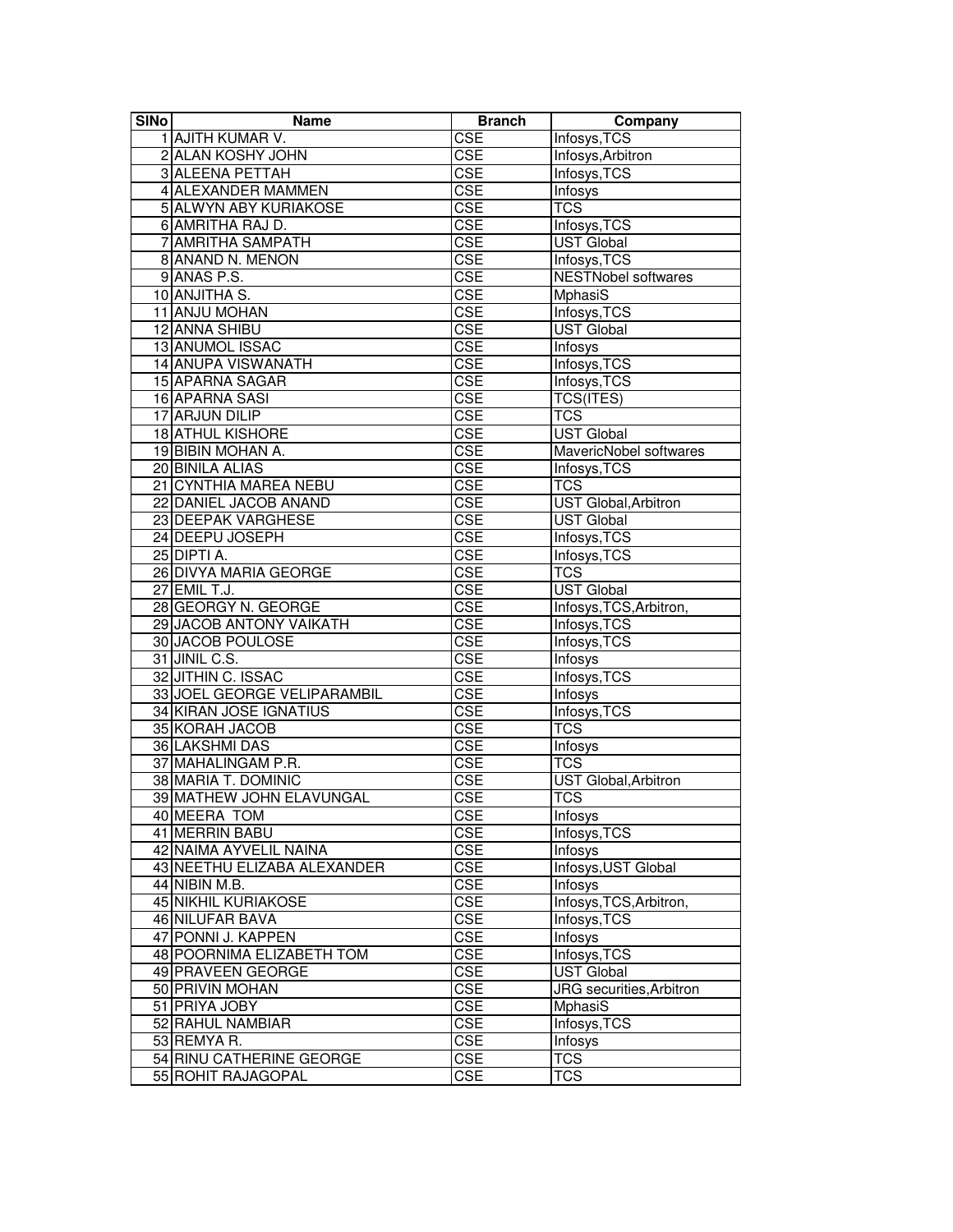| <b>SINo</b> | <b>Name</b>                      | <b>Branch</b>    | Company        |
|-------------|----------------------------------|------------------|----------------|
|             | 56 ROHITH R. NIDHIRY             | <b>CSE</b>       | TCS            |
|             | 57 ROSE ANN BOBEN                | <b>CSE</b>       | Infosys        |
|             | 58 SANY MATHEW                   | CSE              | Infosys, TCS   |
|             | 59 SARANYA D. KRISHNAN           | <b>CSE</b>       | Infosys, TCS   |
|             | 60 SEBASTIAN KURIAN KANNANTHANAM | <b>CSE</b>       | Infosys, TCS   |
|             | 61 SHAMEEM ABDULLA               | CSE              | <b>TCS</b>     |
|             | 62 SHYAM T.                      | <b>CSE</b>       | Infosys        |
|             | 63 SIBI A. SASEENDRAN            | <b>CSE</b>       | <b>TCS</b>     |
|             | 64 SNEHA ANN JOHN                | <b>CSE</b>       | Infosys        |
|             | 65 SOUMYA H. PILLAI              | <b>CSE</b>       | Infosys, TCS   |
|             | 66 SREEJA VENUGOPAL              | <b>CSE</b>       | Arbitron       |
|             | 67 SREEKANTH VIKRAM              | <b>CSE</b>       | <b>MphasiS</b> |
|             | 68 SUJITH MOHAN V.               | <b>CSE</b>       | Infosys, TCS   |
|             | 69 SUMIT SASEENDRAN              | <b>CSE</b>       | Infosys, TCS   |
|             | 70 SYAM MANOHARAN                | <b>CSE</b>       | <b>TCS</b>     |
|             | 71 TEENA ROSE ANTONY             | CSE              | TCS            |
|             | 72 THANU VARGHESE                | <b>CSE</b>       | Infosys        |
|             | 73 USHA KIRAN A.                 | <b>CSE</b>       | Infosys        |
|             | 74 VIDHYA GEORGE M.              | <b>CSE</b>       | <b>TCS</b>     |
|             |                                  | <b>CSE Count</b> | 74             |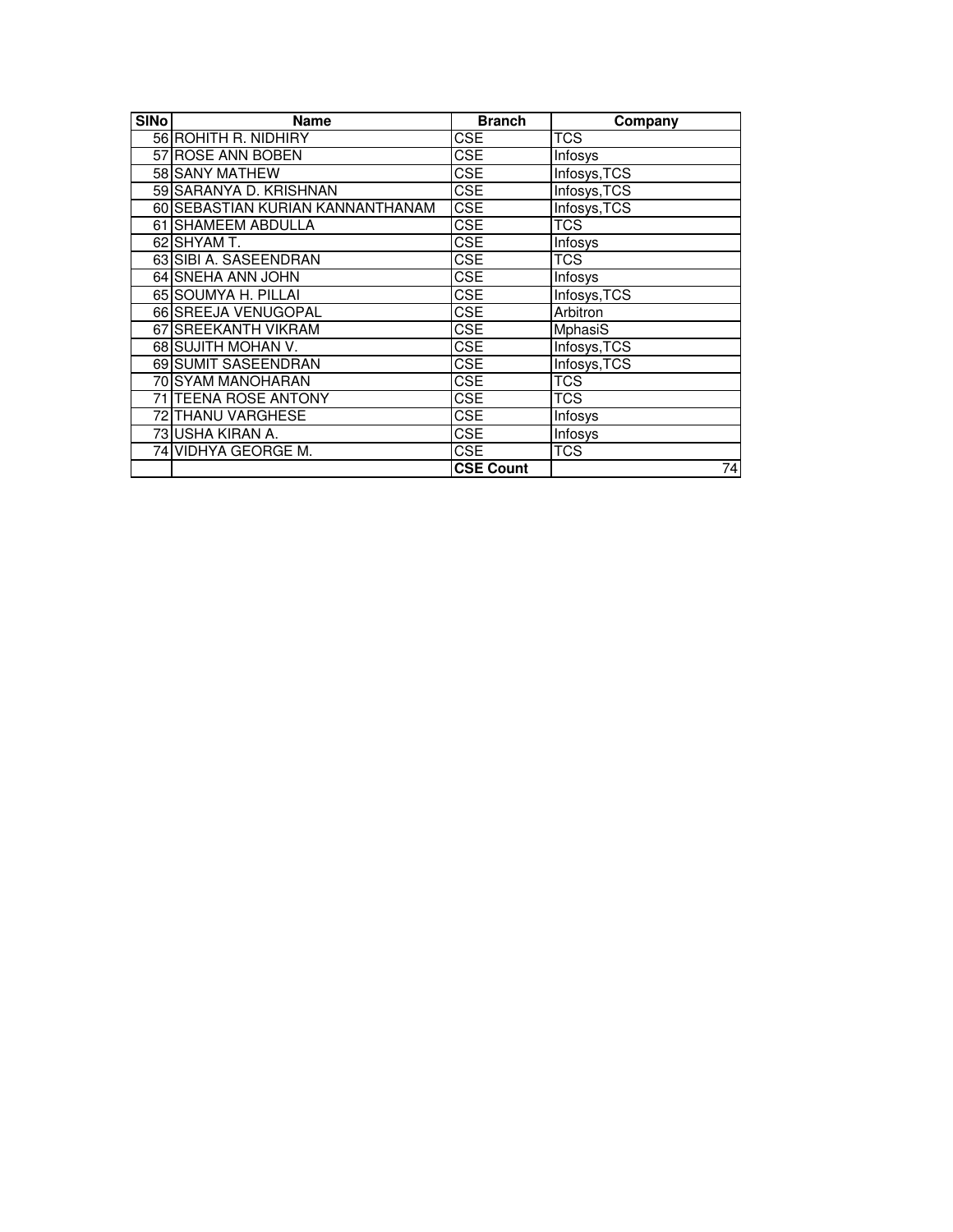| <b>Branch</b><br><b>SINo</b><br><b>Name</b>                           | Company                   |
|-----------------------------------------------------------------------|---------------------------|
| 1 ABIN TOM<br>ECE<br><b>TCS</b>                                       |                           |
| ECE<br>2 AJITH JOSEPH<br><b>MphasiS</b>                               |                           |
| 3 AMAL JYOTHI<br><b>ECE</b><br>Infosys, TCS                           |                           |
| 4 ANIL ANTONY JOSE<br><b>ECE</b><br><b>UST Global</b>                 |                           |
| <b>5 ANILA KURIAKOSE</b><br>ECE<br>Infosys                            |                           |
| <b>6 ANILA SATHEESH B.</b><br>ECE<br>Infosys                          |                           |
| 7 ANJU BOBY JOSEPH<br>ECE<br><b>Infosys</b>                           |                           |
| <b>MphasiS</b><br>8 ANNA ANN ABRAHAM<br><b>ECE</b>                    |                           |
|                                                                       | Unitek-BorriHCL Sales and |
| ECE<br>9 ANTONY FRANCIS<br>Marketing                                  |                           |
| 10 ARJUN M.<br>ECE<br><b>TCS</b>                                      |                           |
| 11 ARJUN NARAYANAN<br><b>ECE</b><br>Infosys                           |                           |
| 12 ARUMA ROY<br>ECE<br><b>UST Global</b>                              |                           |
| <b>UST Global</b><br>13 ASHEY SUSAN GEORGE<br>ECE                     |                           |
| 14 ATHIRA P.V.<br>ECE<br>Infosys                                      |                           |
|                                                                       | Unitek-BorriHCL Sales and |
| ECE<br>15 BHARATH UDAY<br>Marketing                                   |                           |
| Infosys, TCS<br>16 BHAVYA ASHA RENCHI MATHEW<br>ECE                   |                           |
| 17 BONEY BOSE KUNNEL<br>ECE<br>Unitek-Borri                           |                           |
| 18 CATHY SARAH ABRAHAM<br>ECE<br>Infosys, TCS                         |                           |
| 19 CHITHIRA RAVI<br>ECE<br><b>MphasiS</b>                             |                           |
| <b>TCS</b><br>20 DEEPAK DEMESIOUS EARAYIL<br>ECE                      |                           |
| 21 DEEPAK MOHAN<br>ECE                                                |                           |
| Infosys, TCS<br>22 DEEPIKA PRADEEP<br><b>NEST</b>                     |                           |
| ECE<br>23 DHIBIN JACOB CHERUVATHUR<br><b>UST Global</b><br><b>ECE</b> |                           |
| 24 DILIP JOSEPH JOHN<br>ECE<br>Infosys                                |                           |
| 25 FEMINA A. A.<br>ECE<br>Infosys, TCS                                |                           |
| 26 GEETHU I. CHANDRAN<br><b>NEST</b><br>ECE                           |                           |
| <b>TCS</b><br>27 GEORGE P. ALEX<br>ECE                                |                           |
| 28 HARIKRISHNAN<br>ECE<br>Infosys, TCS                                |                           |
| 29 HIJIL JOHN K.<br>ECE<br><b>TCS</b>                                 |                           |
| 30 JACOB JOSE KOIKKARA<br>ECE<br><b>TCS</b>                           |                           |
| 31 JEFF VARGHESE<br>ECE<br><b>UST Global</b>                          |                           |
| 32 JEPHY JOY<br>ECE<br><b>Infosys</b>                                 |                           |
| 33 JISHNU JAGAJEEVE<br>ECE<br><b>Infosys</b>                          |                           |
| 34 JITHU GEORGE<br><b>UST Global</b><br>ECE                           |                           |
| <b>TCS</b><br>35 JOSE C. A.<br><b>ECE</b>                             |                           |
| 36 JOSHY JOHN<br>Infosys, TCS<br><b>ECE</b>                           |                           |
| 37 JYOTHISH VENUGOPAL<br>ECE<br>$\overline{\text{TCS}}$               |                           |
| 38 JYOTSNA MENON<br>ECE<br>MphasiS                                    |                           |
| 39 KIRAN SUNNY<br><b>ECE</b><br>$\overline{\text{TCS}}$               |                           |
| ECE<br>40 LIYA JACOB<br>Infosys, TCS                                  |                           |
| $\overline{\text{TCS}}$<br>41 MANI THOMAS<br>ECE                      |                           |
| <b>42 MANISHA GIRISH</b><br>ECE<br>Infosys, TCS                       |                           |
| 43 MEERA MOHAN<br>ECE<br>Infosys, TCS                                 |                           |
| 44 MINU MENON<br><b>ECE</b><br>Infosys, TCS                           |                           |
| ECE<br><b>MphasiS</b><br>45 MONU GHEEVARGHESE                         |                           |
| <b>ECE</b><br>46 NAVANEETH A.<br>MphasiS                              |                           |
| ECE<br>47 NAVIN F. HENRY<br>Unitek-Borri                              |                           |
| 48 NEENA ANN<br>ECE<br>Infosys                                        |                           |
| 49 NEETHU SONY<br>ECE<br>Infosys                                      |                           |
| 50 NIKHIL JAMES THOMAS<br><b>ECE</b><br><b>TCS</b>                    |                           |
| 51 NIKHIL JOHN<br>ECE<br><b>Infosys</b>                               |                           |
| ECE<br><b>MphasiS</b><br>52 NISHA K.                                  |                           |
| 53 PATRICIA MATHEW<br>ECE<br><b>Infosys</b>                           |                           |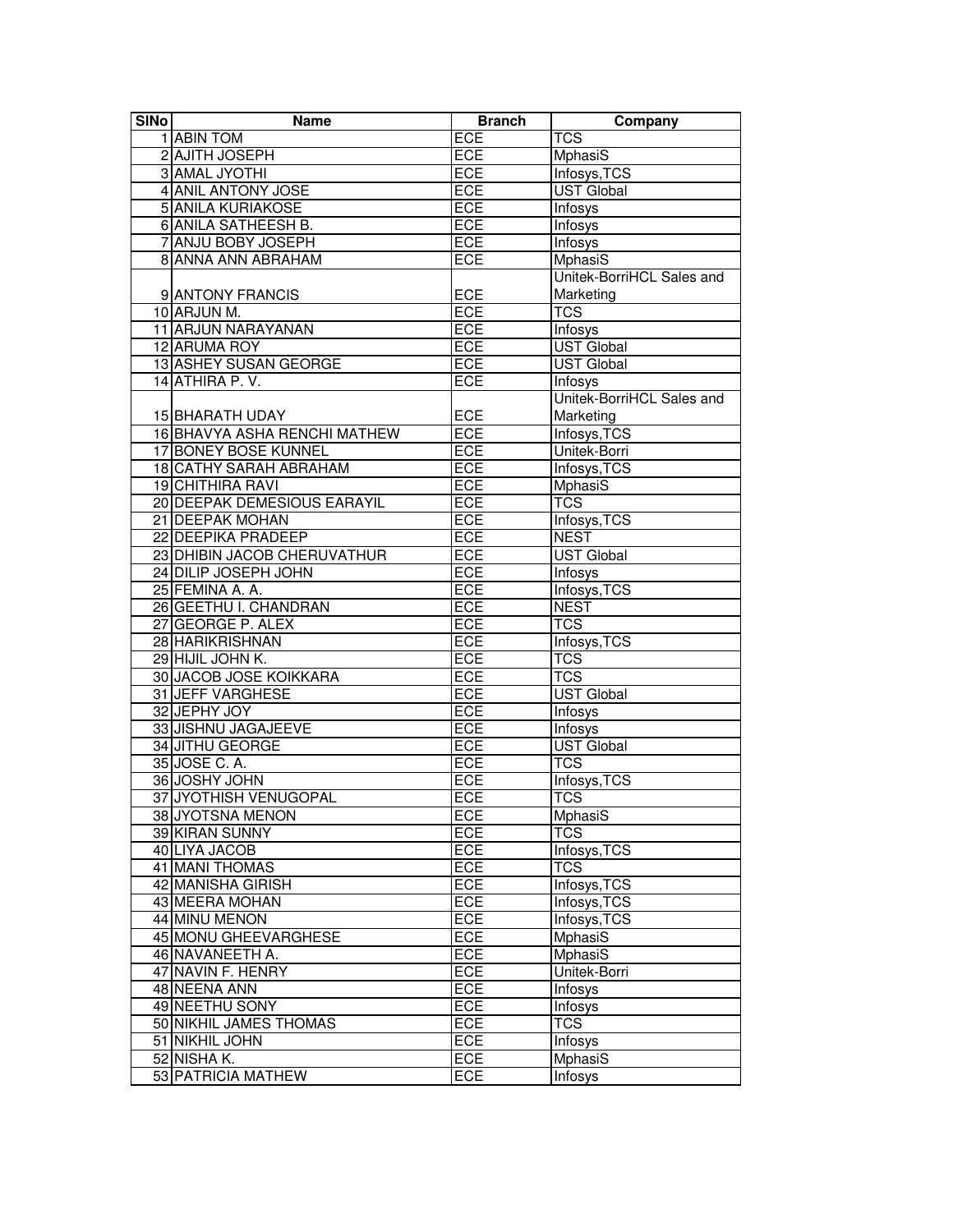| <b>SINo</b> | <b>Name</b>             | <b>Branch</b>    | Company           |
|-------------|-------------------------|------------------|-------------------|
|             | 54 PRAVEEN JOSE PERAYIL | <b>ECE</b>       | Infosys, TCS      |
|             | 55 PRIYA V.             | <b>ECE</b>       | Infosys, TCS      |
|             | 56 RACHEL ALEXANDER     | <b>ECE</b>       | Infosys           |
|             | 57 RAJALAKSHMI R.       | <b>ECE</b>       | Infosys, TCS      |
|             | 58 RAMNATH S.           | <b>ECE</b>       | Infosys, TCS      |
|             | 59 RENJU DEVASSY        | <b>ECE</b>       | <b>UST Global</b> |
|             | 60 RINSI DANIEL         | <b>ECE</b>       | Infosys           |
|             | 61 RIYA MATHEW          | ECE              | Infosys, TCS      |
|             | 62 ROBIN MARKOSE        | <b>ECE</b>       | Infosys           |
|             | 63 ROSHNA GEORGE        | <b>ECE</b>       | Infosys           |
|             | 64 SACHIN A. PILLAI     | <b>ECE</b>       | Infosys           |
|             | 65 SANDHYA MENON        | <b>ECE</b>       | Infosys           |
|             | 66 SHAROMILA ARAVIND    | <b>ECE</b>       | Infosys           |
|             | 67 SILBY SEBASTIAN      | <b>ECE</b>       | Infosys, TCS      |
|             | 68 SUBIN MATHEW         | <b>ECE</b>       | <b>TCS</b>        |
|             | 69 SWETHA SUSAN GEORGE  | <b>ECE</b>       | Infosys, TCS      |
|             | <b>70 THARUN MATHEW</b> | <b>ECE</b>       | Infosys           |
|             | 71 THOMAS JOSEPH        | <b>ECE</b>       | TCS               |
|             | 72 UNNIKRISHNAN V.      | ECE              | Infosys           |
|             | 73 VIJAY GEORGE         | <b>ECE</b>       | Infosys           |
|             |                         | <b>ECE Count</b> | 73                |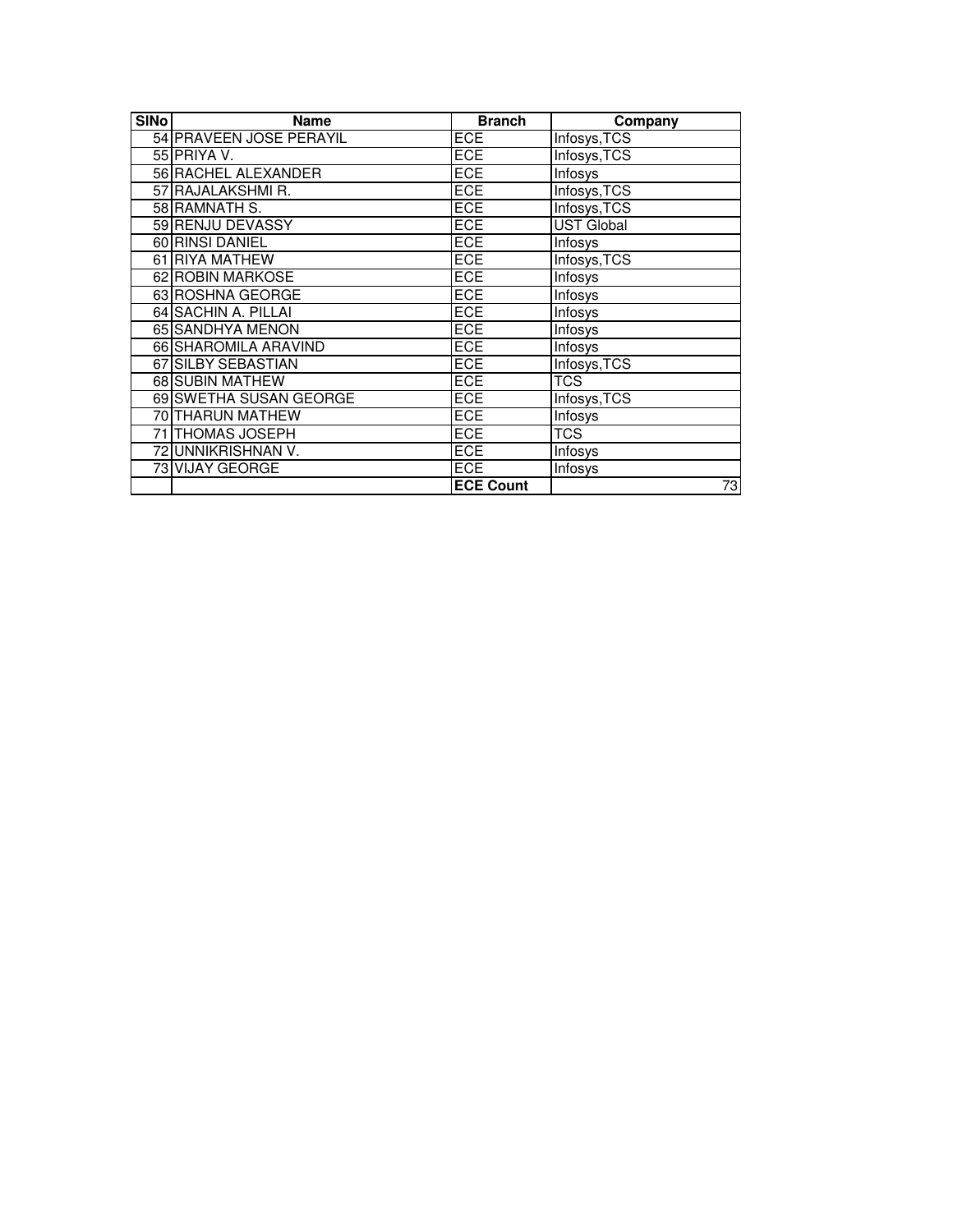| <b>SINo</b> | <b>Name</b>                  | <b>Branch</b>    | Company                     |
|-------------|------------------------------|------------------|-----------------------------|
|             | 1 AJISH ASHOK                | EEE              | Unitek-Borri                |
|             | 2 ALEX ANTONY                | EEE              | <b>TCS</b>                  |
|             | <b>3 ANIL JOY PANIKULAM</b>  | EEE              | <b>Infosys</b>              |
|             | 4 ANOOP VARGHESE             | EEE              | Unitek-Borri                |
|             | 5 AYSHA P.A.                 | EEE              | <b>TCS</b>                  |
|             | 6 FAYAZ MOHAMED HUSSAIN      | EEE              | Unitek-Borri                |
|             | 7 JAYAKRISHNAN S.            | EEE              | Unitek-Borri                |
|             | 8 JITHU PRIYA K.             | EEE              | Infosys                     |
|             | 9JOB LALI                    | EEE              | <b>TCS</b>                  |
|             | 10 KEVIN GEORGE KURIAN       | EEE              | <b>Infosys</b>              |
|             | 11 LITHIN RAJ T. P.          | EEE              | MphasiS                     |
|             | 12 LIYA ELIZABETH JACOB      | EEE              | <b>Infosys</b>              |
|             | <b>13 MIRIAM SARA THOMAS</b> | EEE              | Wipro-BPO                   |
|             | 14 NAVEEN N.                 | EEE              | Unitek-Borri                |
|             | 15 NEVIL JOSE                | EEE              | Unitek-Borri                |
|             | <b>16 NIMMI SARAH MATHEW</b> | EEE              | Infosys, TCS                |
|             | 17 PEARL MARY GEORGE         | EEE              | <b>TCS</b>                  |
|             | 18 PRATHIBHA VIJAYAN         | EEE              | <b>TCS</b>                  |
|             | <b>19 RAMKUMAR PAPPU</b>     | EEE              | <b>TCS ITES</b>             |
|             | 20 REAKHA SASIDHARAN NAIR    | EEE              | Infosys                     |
|             | 21 REVIN CHERIAN             | EEE              | UST Global, Unitek-Borri    |
|             | 22 RINI MARY CHERIAN         | EEE              | Infosys                     |
|             | 23 SARA JOSE                 | EEE              | Infosys, TCS                |
|             | 24 SHARU POTHEN OOMMEN       | EEE              | Infosys                     |
|             | 25 SONIYA K. DAVISON         | EEE              | Infosys                     |
|             | 26 SONU CHERIAN              | EEE              | <b>UST Global, Arbitron</b> |
|             | 27 SREEDEVI BHAS             | EEE              | <b>Infosys</b>              |
|             | 28 TEEM THOMAS KOTTACKAL     | EEE              | <b>Infosys</b>              |
|             | 29 TINA ELSA JOHN            | EEE              | <b>Infosys</b>              |
|             | 30 VANI VIJAY                | EEE              | Infosys                     |
|             | 31 VEENA WILSON              | EEE              | <b>Infosys</b>              |
|             | 32 VINAY HARINARAYANAN       | EEE              | <b>Infosys</b>              |
|             | 33 VISHNU U.                 | EEE              | Unitek-Borri                |
|             |                              | <b>EEE Count</b> | 33                          |